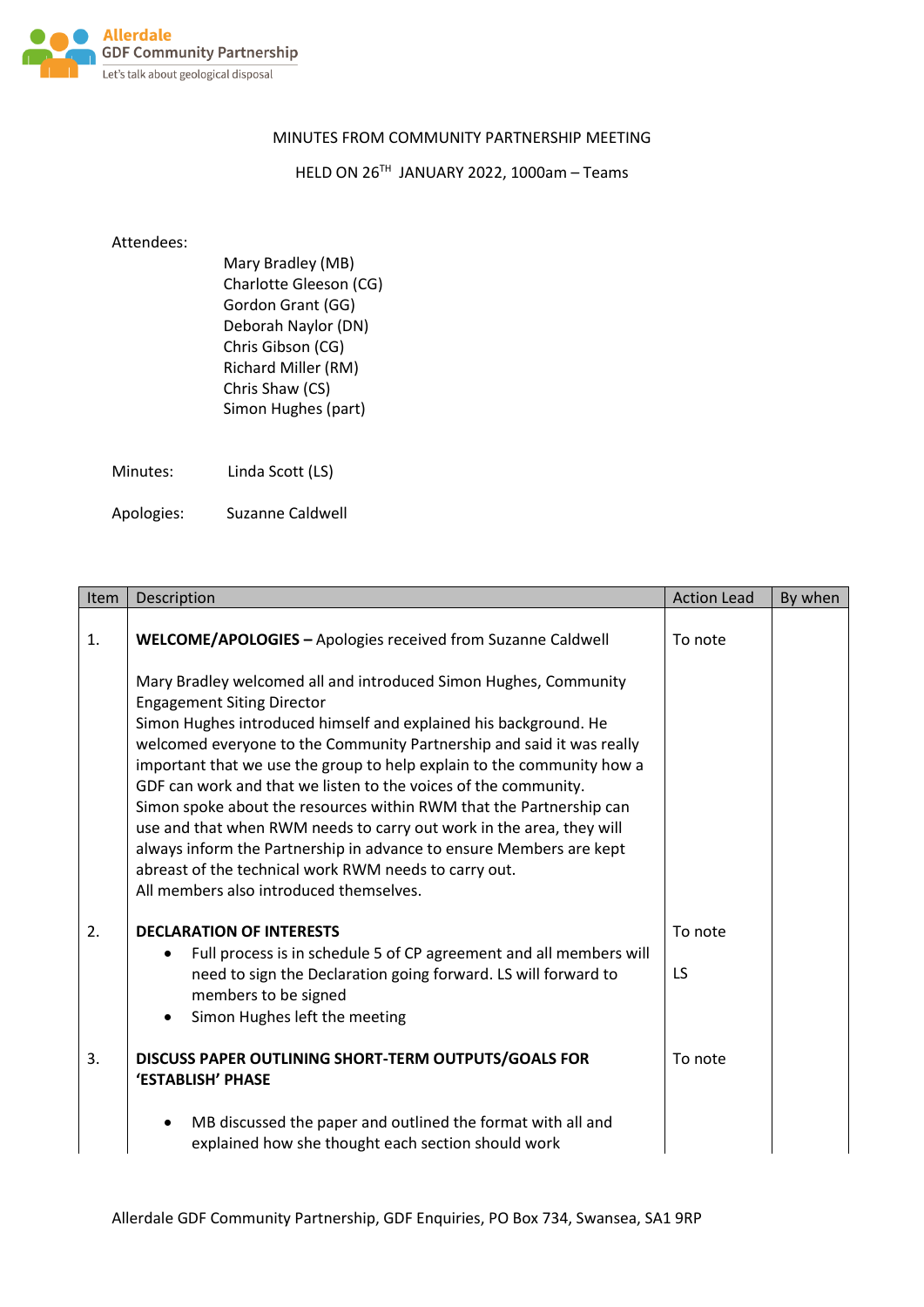

|    | There will be a requirement at some point to revise the CP                                                                                              |            |
|----|---------------------------------------------------------------------------------------------------------------------------------------------------------|------------|
|    | agreement but this is not urgent<br>Notice of any revisions to CP agreement to be given to Allerdale<br>٠                                               |            |
|    | Borough Council in plenty of time                                                                                                                       |            |
|    | Recruitment of Community Partnership members is a priority -<br>٠                                                                                       | AB         |
|    | Alison Beard to organise a meeting between Gordon Grant, Mary<br>Bradley, Deborah Naylor to discuss                                                     |            |
|    | Community Investment Fund panel to be set up - Nichola Nelson<br>$\bullet$                                                                              | <b>NNJ</b> |
|    | Jones to organise a meeting to discuss between GG/MB/MF                                                                                                 |            |
|    | Marion Fitzgerald received an expression of interest from<br>$\bullet$                                                                                  | To note    |
|    | someone who would like to be part of a Community Investment<br>Panel - application is on hold until interview stage. Applicant kept                     |            |
|    | updated                                                                                                                                                 |            |
|    | Community Engagement - Katy Arnott to arrange a meeting<br>٠                                                                                            | KA         |
|    | between GG/MB/CS to develop a plan                                                                                                                      |            |
|    | Communication strategy to be agreed<br>$\bullet$<br>Laura Kay is producing a Maildrop to residents for consideration<br>$\bullet$                       | <b>LK</b>  |
|    | by members as soon as possible - hopefully this will be available                                                                                       |            |
|    | for approval at next meeting                                                                                                                            |            |
|    | Consider breaking down 'Visioning' process into more stages<br>$\bullet$                                                                                | To note    |
|    | Consider what local suppliers may help with supply chain<br>$\bullet$<br>Going forward the ambition is for papers to be pulled together on<br>$\bullet$ | To note    |
|    | goals to be achieved, by the individuals responsible and the                                                                                            |            |
|    | nominated RWM person, and then discussed with all at arranged                                                                                           |            |
|    | meetings                                                                                                                                                |            |
| 4. | AGREE PAPER OUTLINING SHORT-TERM OUTPUTS/GOALS FOR                                                                                                      | To note    |
|    | 'ESTABLISH' PHASE                                                                                                                                       |            |
|    | Paper agreed by all and the suggestions for member involvement,                                                                                         |            |
|    | put forward by MB, was also agreed                                                                                                                      |            |
| 5. | <b>DISCUSS HIGH-LEVEL SCHEDULE FOR ESTABLISH PHASE</b>                                                                                                  | To note    |
|    | n/a                                                                                                                                                     |            |
| 6. | <b>FUTURE MEETINGS</b>                                                                                                                                  | To note    |
|    | Agreed on bi-weekly morning meetings 8:30 to 10:00                                                                                                      |            |
|    | Tuesday/Wednesday/Thursday on a rolling basis - LS send                                                                                                 |            |
|    | invitations                                                                                                                                             |            |
| 7  | <b>AOB</b>                                                                                                                                              | To note    |
|    | Marion Fitzgerald proposed Councillor Tony Markley as her deputy                                                                                        |            |
|    | GDPR - all agreed that their contact details can be retained by<br>RWM/NWS and used openly within the Partnership                                       |            |
|    | Requests for external meetings for Community Engagement have<br>٠                                                                                       |            |
|    | been received from groups looking for volunteer speakers -                                                                                              |            |
|    | Cockermouth and District Civil Trust, Cockermouth U3A, WI, Multi-                                                                                       | KА         |
|    | Cultural Group and Youth Partnerships. Katy Arnott to pull list of<br>groups together.                                                                  |            |
|    |                                                                                                                                                         |            |